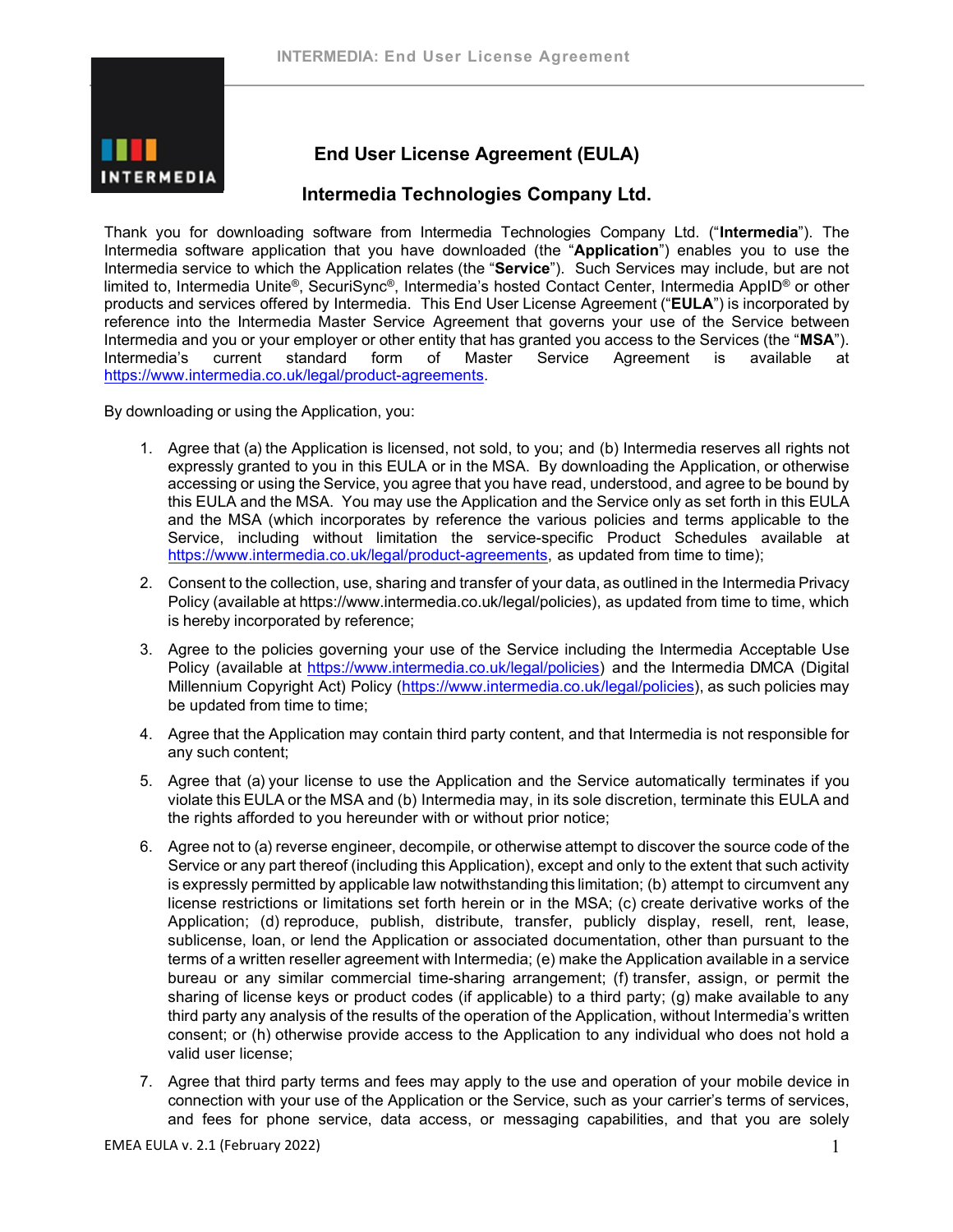responsible for payment of any and all such fees; and

8. Agree to and acknowledge the terms and conditions set forth below.

#### **LICENSE GRANT**

Subject to the restrictions set forth in this EULA and the MSA, Intermedia grants you a limited, non-exclusive, non-transferable, non-sublicensable, revocable license to install and use one copy of the Application in object code format, solely for use in connection with the Service.

#### **WARRANTY DISCLAIMER AND LIMITATION OF LIABILITY**

THE APPLICATION AND THE SERVICE ARE PROVIDED ON AN "AS IS" BASIS, WITHOUT WARRANTY OF ANY KIND. TO THE MAXIMUM EXTENT PERMITTED BY APPLICABLE LAW, INTERMEDIA DISCLAIMS ALL WARRANTIES, EXPRESS, IMPLIED, STATUTORY OR OTHERWISE, INCLUDING BUT NOT LIMITED TO IMPLIED WARRANTIES OF FITNESS FOR A PARTICULAR PURPOSE AND MERCHANTABILITY. UNDER NO CIRCUMSTANCES WILL INTERMEDIA BE LIABLE FOR ANY CONSEQUENTIAL, SPECIAL, INDIRECT, INCIDENTAL OR PUNITIVE DAMAGES WHATSOEVER ARISING OUT OF THE USE OR INABILITY TO USE THE APPLICATION OR THE SERVICE, EVEN IF INTERMEDIA HAS BEEN ADVISED OF THE POSSIBILITY OF SUCH DAMAGES. IN NO EVENT WILL INTERMEDIA'S AGGREGATE LIABILITY FOR DAMAGES ARISING OUT OF THIS EULA EXCEED THE AMOUNTS PAID BY YOU FOR THE APPLICATION. SOME JURISDICTIONS DO NOT ALLOW LIMITATIONS ON IMPLIED WARRANTIES OR THE EXCLUSION OR LIMITATION OF LIABILITY FOR CONSEQUENTIAL OR INCIDENTAL DAMAGES, SO THE ABOVE LIMITATIONS MAY NOT APPLY TO YOU.

## **GOVERNING LAW AND VENUE**

This EULA will be governed by and construed in accordance with the law of England and Wales without regard to its conflicts of laws or its principles. The courts of England and Wales shall have non-exclusive jurisdiction to settle any dispute or claim arising out of or in connection with this EULA or its subject matter or formation (including non-contractual disputes or claims).

**NOTICE REGARDING APPLE INC. ("APPLE").** If you are using the Application on an iOS device, you acknowledge that you have read, understood, and agree to the following notice regarding Apple. This EULA is between you and Intermedia only, not with Apple. Intermedia (and not Apple) is responsible for the Service and the content of the Application. Apple has no obligation whatsoever to furnish any maintenance and support services with respect to the Service. You may only use the iOS Application on an Apple device that you own or control and as permitted by the Apple App Store Terms of Service. In the event of any failure of the Service to conform to any applicable warranty, then you may notify Apple, and Apple will refund any applicable purchase price for the Application to you; and, to the maximum extent permitted by applicable law, Apple has no other warranty obligation whatsoever with respect to the Service. Apple is not responsible for addressing any claims by you or any third party relating to the Service or your possession and/or use of the Service, including, but not limited to: (i) product liability claims; (ii) any claim that the Service fails to conform to any applicable legal or regulatory requirement; and (iii) claims arising under consumer protection or similar legislation. Apple is not responsible for the investigation, defense, settlement and discharge of any third party claim that the Service and/or your possession and use of the Application infringe that third party's intellectual property rights. You agree to comply with any applicable third party terms, when using the Service. Apple, and Apple's subsidiaries, are third party beneficiaries of this EULA, and upon your acceptance of this EULA, Apple will have the right (and will be deemed to have accepted the right) to enforce this EULA against you as a third party beneficiary of this EULA. You hereby represent and warrant that (i) you are not located in a country that is subject to a U.S. Government embargo, or that has been designated by the U.S. Government as a "terrorist supporting" country; and (ii) you are not listed on any U.S. Government list of prohibited or restricted parties.

## **CONTACTINGCOMPANY**

EMEA EULA v. 2.1 (February 2022)  $\hspace{2cm}$ The Service is offered by: Intermedia Technologies Company Ltd., Bristol & Bath Science Park, Dirac Crescent, Emersons Green,